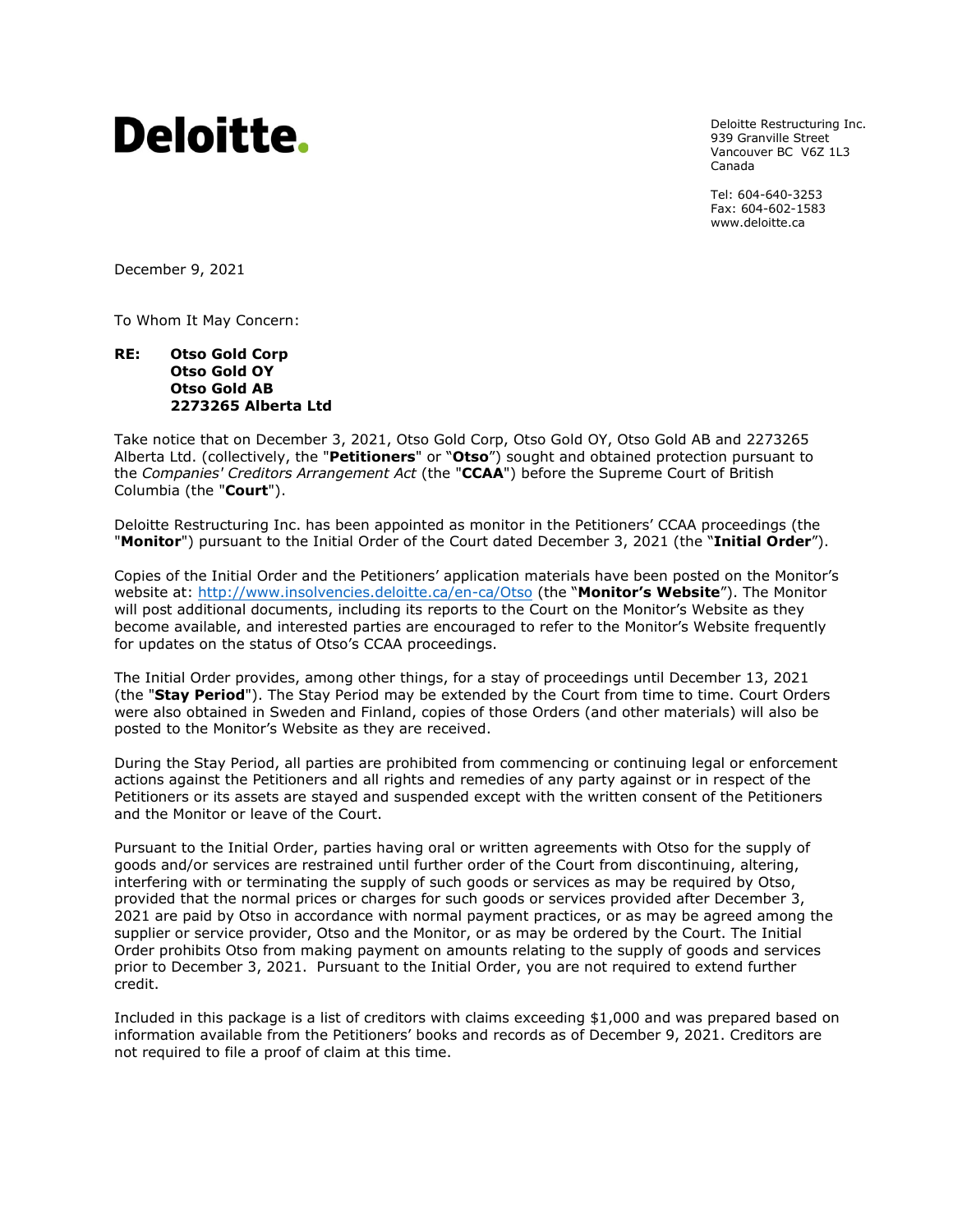In the Matter of a Plan of Compromise or Arrangement of Otso Gold Corp, Otso Gold OY, Otso Gold AB, and 2273265 Alberta Ltd. December 9, 2021

Yours truly,

## **DELOITTE RESTRUCTURING INC.**

In its capacity as Court-appointed Companies' Creditors Arrangement Act Monitor of Otso Gold Corp, Otso Gold OY, Otso Gold AB and 2273265 Alberta Ltd and not in its personal capacity.

1

Melinda McKie, CPA, CMA, CIRP, LIT Senior Vice President

Enclosures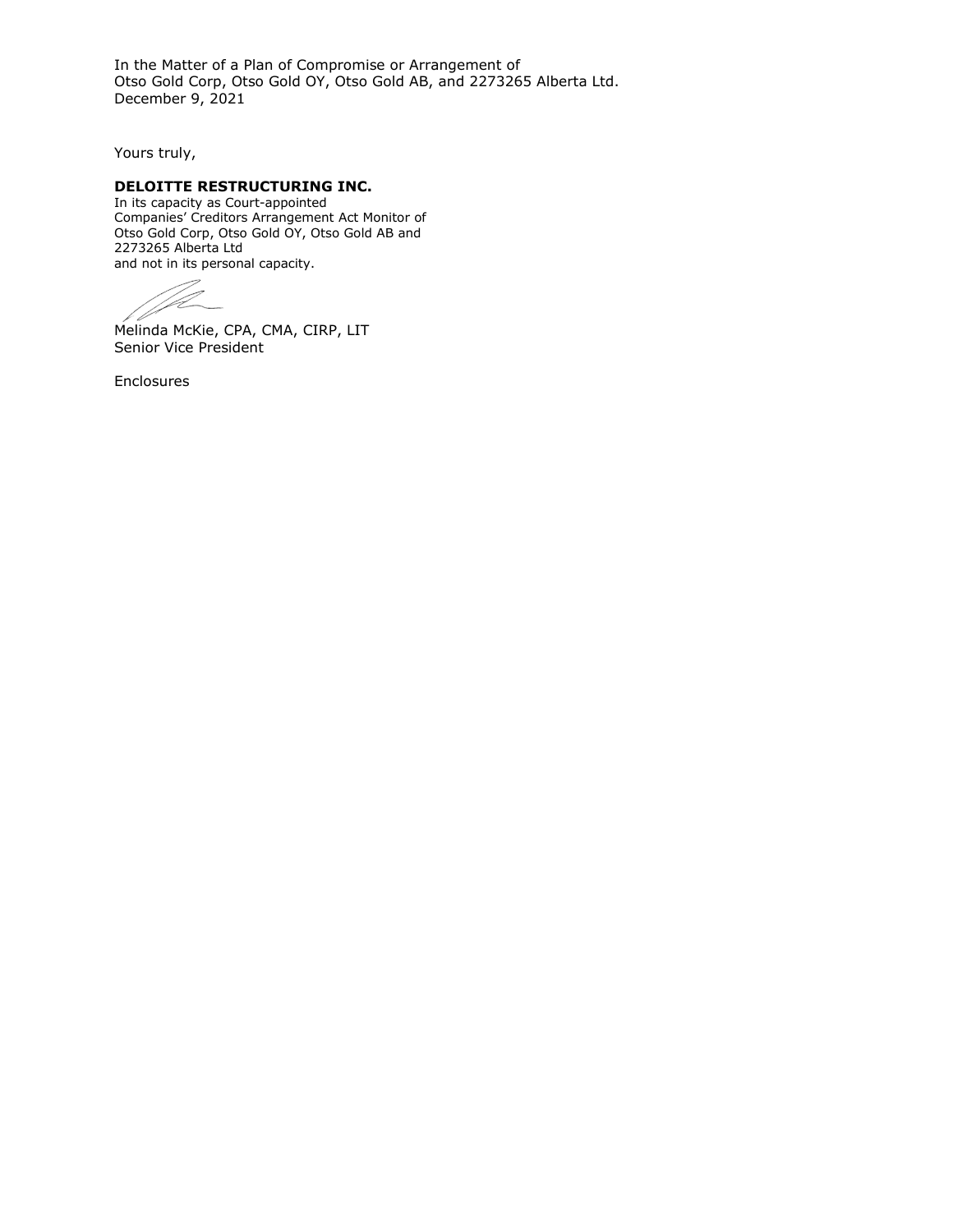# **IN THE MATTER OF THE** *COMPANIES' CREDITORS ARRANGEMENT ACT* **, R.S.C. 1985, c.C-36 AS AMENDED AND IN THE MATTER OF A PROPOSED PLAN OF COMPROMISE OR ARRANGEMENT WITH RESPECT TO OTSO GOLD AB**

#### **List of Creditors**

1. The attached list of creditors with claims > \$1,000 was prepared based on information available from the books and records of Otso Gold AB as of December 9, 2021.

2. This list is provided pursuant to section 23(1)(a) of the CCAA and the regulations made thereunder and has been prepared without admission as to the liability for, or the quantum of, any of the amounts shown.

3. All non-Canadian amounts have been converted to Canadian currency using the applicable daily average exchange rate as at December 3, 2021.

| <b>Creditor Name</b>        | <b>Street Address</b>                  | <b>City</b> | <b>Country</b> | <b>Postal Code</b> | <b>Original Amount(\$)</b> | <b>Currency</b>         | <b>IFX Rate</b> | <b>Converted Amount (CAS)</b> |
|-----------------------------|----------------------------------------|-------------|----------------|--------------------|----------------------------|-------------------------|-----------------|-------------------------------|
| Nordic Mines Marknad AB     | Ic/o Torbiörn Bvadén, Murarönsvägen 23 | Alvsiö      | Sweden         | S-125 55           |                            | 3.156.534 Swedish Krona | 0.1402          | 442.546                       |
| Nordic Ventures Advisory AB | c/o Torbiörn Byadén, Murarönsvägen 23  | Alvsiö      | Sweden         | S-125 55           |                            | 27.770 IUS Dollar       | J.1402.         | 3,893                         |
| Haern Consulting AB         | St. Olofsgatan 33 A                    | Jppsala     | Sweden         | S-753 30           | 12.941                     | Swedish Krona           | 0.1402          | .814                          |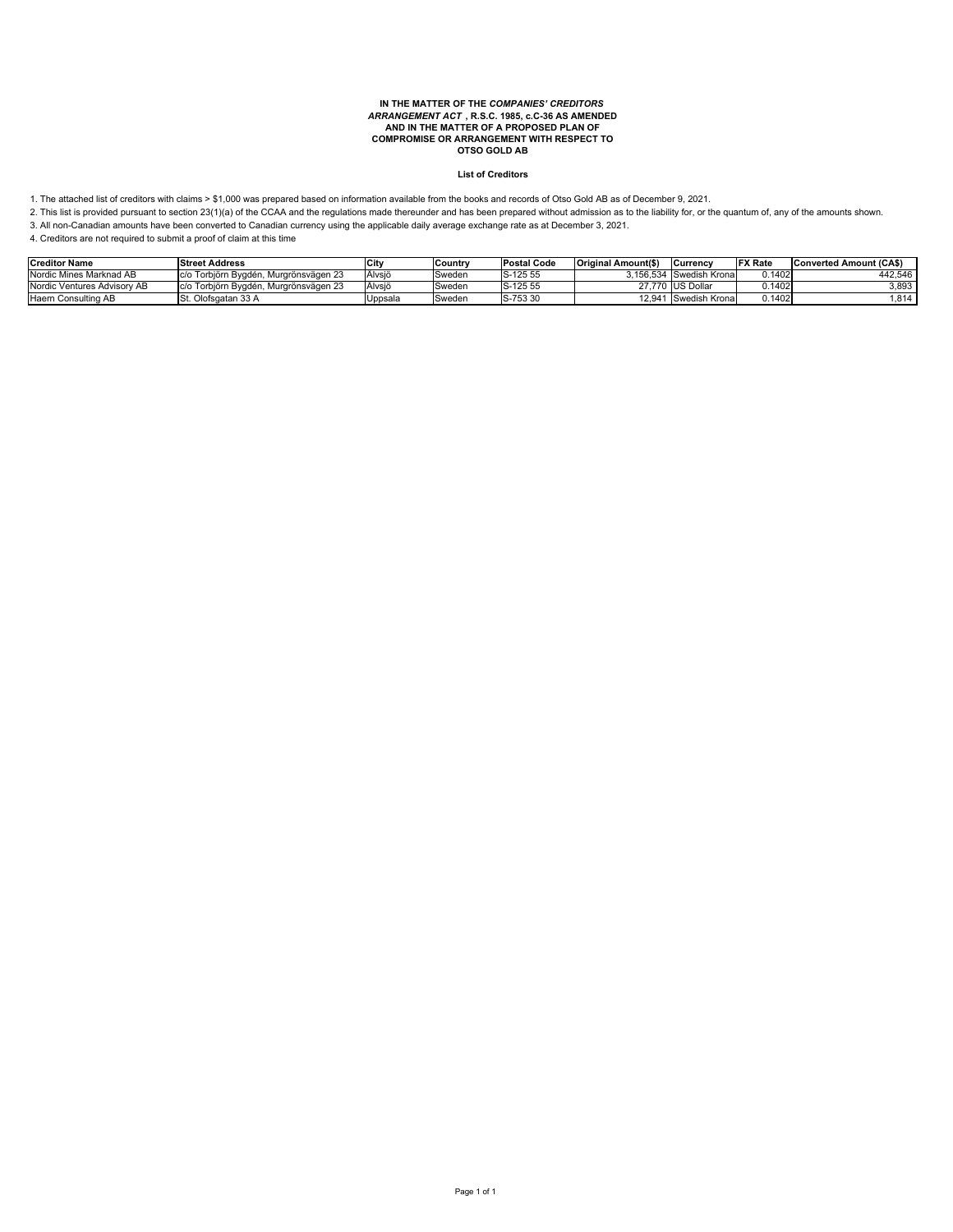# **IN THE MATTER OF THE** *COMPANIES' CREDITORS ARRANGEMENT ACT* **, R.S.C. 1985, c.C-36 AS AMENDED AND IN THE MATTER OF A PROPOSED PLAN OF COMPROMISE OR ARRANGEMENT WITH RESPECT TO OTSO GOLD OY**

#### **List of Creditors**

1. The attached list of creditors with claims > \$1,000 was prepared based on information available from the books and records of Otso Gold Oy as of December 9, 2021.

2. This list is provided pursuant to section 23(1)(a) of the CCAA and the regulations made thereunder and has been prepared without admission as to the liability for, or the quantum of, any of the amounts shown.

3. All non-Canadian amounts have been converted to Canadian currency using the applicable daily average exchange rate as at December 3, 2021.

| <b>Creditor Name</b>                                        | <b>Street Address</b>                         | City                | Country            | <b>Postal Code</b> | Original Amount(\$) | Currency           | <b>FX Rate</b> | Converted Amount (CA\$) |
|-------------------------------------------------------------|-----------------------------------------------|---------------------|--------------------|--------------------|---------------------|--------------------|----------------|-------------------------|
| Tallqvist                                                   | Unknown                                       | Unknown             | Unknown            | Unknown            | 5,132,069           | Unknown            | n/a            | n/a                     |
| E. Hartikainen Oy                                           | PL 307                                        | Joensuu             | Finland            | 80101              | 2,224,706           | Unknown            | n/a            | n/a                     |
| Brunel Energy, Inc.                                         | 9811 Katy Freeway                             | Houston             | USA                | 77024              | 495,124             | Unknown            | n/a            | n/a                     |
| Vattenfall Oy                                               | Konepajankuja 3 B                             | Helsinki            | Finland            | 00510              | 348,377             | Unknown            | n/a            | n/a                     |
| Advokatbyrå Waselius & Wist Ab                              | Södra Esplanaden 24 A                         | Helsinki            | Finland            | 00130              | 335,924             | Unknown            | n/a            | n/a                     |
| Radial Drilling Ltd                                         | ee View House 13<br>Jussilankatu 6            | Cork                | reland<br>Finland  | T12 T0C<br>15680   | 238,276             | Unknown            | n/a            | n/a                     |
| Orica Finland Oy                                            | emminkäisenkatu 34                            | _ahti<br>Turku      | Finland            | 20520              | 233,755<br>221,276  | Unknown            | n/a            | n/a                     |
| Eläkevakuutusosakeyhtiö Veritas<br>Metso Outotec Finland Oy | PL 306                                        | Tampere             | Finland            | 33101              | 154,709             | Unknown<br>Unknown | n/a<br>n/a     | n/a<br>n/a              |
| Rannikon Konepalvelu Oy                                     | Rantakatu 8 A                                 | Raahe               | Finland            | 92100              | 86,212              | Unknown            | n/a            | n/a                     |
| KP-asennus                                                  | Yövartijantie 2                               | Ruukki              | Finland            | 92400              | 82,870              | Unknown            | n/a            | n/a                     |
| <b>Adrok PGM</b>                                            | 49-1 West Bowling Green Street                | Edinburgh           | Scotland, UK       | EH6 5NX            | 79,704              | Unknown            | n/a            | n/a                     |
| Elenia Verkko Ovi                                           | Patamäenkatu 7                                | Tampere             | Finland            | 33900              | 74,925              | Unknown            | n/a            | n/a                     |
| Coffey Geotechnics Limited                                  | 1 Northfield Road                             | Reading             | United Kingdom     | RG18AH             | 70,976              | Unknown            | n/a            | n/a                     |
| Etra Oy                                                     | ampputie 2.                                   | Helsinki            | Finland            | 00740              | 65,161              | Unknown            | n/a            | n/a                     |
| EC Svenska AB                                               | Rusthållarvägen 37                            | Bagarmossen         | Sweden             | 128 43             | 60,415              | Unknown            | n/a            | n/a                     |
| Finn Urakointi Oy                                           | Ylipääntie 400                                | Piehinki            | Finland            | 92220              | 59,394              | Unknown            | n/a            | n/a                     |
| Raahen Vesi Oy                                              | Marintie 10                                   | Pattijoki           | Finland            | 92140              | 58,396              | Unknown            | n/a            | n/a                     |
| Contitech Finland Oy                                        | PL 9                                          | Tampere             | Finland            | 33331              | 53,626              | Unknown            | n/a            | n/a                     |
| Sma Mineral Oy                                              | Selleenkatu 281                               | Tornio              | Finland            | 95450              | 49,905              | Unknown            | n/a            | n/a                     |
| Aallon Oulu Oy                                              | Feknologiantie 2                              | Oulu                | Finland            | 90590              | 40,308              | Unknown            | n/a            | n/a                     |
| Omp-Konepaja Oy                                             | umijoentie 2                                  | Oulu                | Finland            | 90400              | 40,290              | Unknown            | n/a            | n/a                     |
| Peab Industri Oy                                            | Karvaamokuja 2 A                              | Helsinki            | Finland            | 00380              | 38,619              | Unknown            | n/a            | n/a                     |
| Team Simisami Oy                                            | Liusketie 1                                   | Oulu                | Finland            | 90620              | 33,698              | Unknown            | n/a            | n/a                     |
| Mineral Services Co                                         | 11475 West I-10 Frontage Road North           | <b>Wheat Ridge</b>  | USA                | 80033              | 32,503              | Unknown            | n/a            | n/a                     |
| Alucrom Oy                                                  | Tiedekatu 2                                   | Seinäjoki           | Finland            | 60320              | 28,272              | Unknown            | n/a            | n/a                     |
| Geotrim Oy                                                  | Perintökuja 6                                 | Vantaa              | Finland            | 01510              | 26,877              | Unknown            | n/a            | n/a                     |
| Ramirent Finland Oy                                         | PL 31                                         | Helsinki            | Finland            | 00751              | 25,892              | Unknown            | n/a            | n/a                     |
| Raahen Sht Oy                                               | Rakentajankatu 6                              | Raahe               | Finland            | 92130              | 25,650              | Unknown            | n/a            | n/a                     |
| Caverion Suomi Oy                                           | PL 501                                        | Vantaa              | Finland            | 01651              | 20,520              | Unknown            | n/a            | n/a                     |
| Pohjolan Sähkösepät Oy                                      | aitatie 8                                     | Haapavesi           | Finland            | 86600              | 20,390              | Unknown            | n/a            | n/a                     |
| Raahen Asuntosijoitus Oy<br>Holger Hartmann Oy              | Rajaholmantie 14<br>Pispalan valtatie 124     | Pattijoki           | Finland<br>Finland | 92140<br>33270     | 17,826<br>17,748    | Unknown<br>Unknown | n/a<br>n/a     | n/a<br>n/a              |
| Intrum Oy                                                   | <b>PL 47</b>                                  | Tampere<br>Helsinki | Finland            | 00811              | 17,660              | Unknown            | n/a            | n/a                     |
| Oulun uretaanieristys Ky                                    | Kosuniementie 18                              | Rova, Domžale       | Slovenia           | 91510              | 17,360              | Unknown            | n/a            | n/a                     |
| Suomen Terveystalo Oy                                       | Jaakonkatu 3 A                                | Helsinki            | -inland            | 00100              | 16,938              | Unknown            | n/a            | n/a                     |
| Ramboll Cm Oy                                               | <b>PL 25</b>                                  | Espoo               | Finland            | 02601              | 16,386              | Unknown            | n/a            | n/a                     |
| Wardell Amstrong International                              | Sir Henry Doulton House, Forge Lane           | Cornwal             | Jnited Kingdom     | TR36 EH            | 16,183              | Unknown            | n/a            | n/a                     |
| Kiinteistöhuolto Jurvelin Ov                                | Haaransuontie 19                              | Oulu                | Finland            | 90240              | 14,408              | Unknown            | n/a            | n/a                     |
| Arbetslöshetsförsäkringsfonden                              | PL 191                                        | Helsinki            | Finland            | 00120              | 13,127              | Unknown            | n/a            | n/a                     |
| Aquator Oy                                                  | Hiltusentie 20 B 9                            | Oulu                | Finland            | 90620              | 11,957              | Unknown            | n/a            | n/a                     |
| If Vahinkovakuutusyhtiö Oy                                  | PL <sub>4</sub>                               | Espoo               | Finland            | 00025              | 11,370              | Unknown            | n/a            | n/a                     |
| JFP Executive Search Oy                                     | Aleksanterinkatu 15 A                         | Helsinki            | Finland            | 00100              | 11,227              | Unknown            | n/a            | n/a                     |
| Viksea Oy                                                   | Varikkopolku 3 A 2                            | Raahe               | Finland            | 92100              | 10,850              | Unknown            | n/a            | n/a                     |
| Pronto Solutions Alliance Canada In 310 Centre Street Shout |                                               | Whitby              | Canada             | 1N 4V9             | 10,300              | Unknown            | n/a            | n/a                     |
| Impomet Oy                                                  | Nuutisarankatu 22                             | Tampere             | Finland            | 33900              | 10,251              | Unknown            | n/a            | n/a                     |
| Owatec Group Oy                                             | Feknologiantie 18                             | Oulu                | Finland            | 90590              | 8,556               | Unknown            | n/a            | n/a                     |
| MPC Pty Ltd, Mineral Proce                                  | Unit 3, 30 Furness Road                       | Landsdale           | Australia          | 6065               | 8,276               | Unknown            | n/a            | n/a                     |
| E. Helaakoski Oy                                            | Kirkkokatu 33 B                               | Raahe               | Finland            | 92100              | 7,909               | Unknown            | n/a            | n/a                     |
| Lopen Maa ja Vesirakenne Oy                                 | Helsingintie 2466 B                           | Riihimäki           | Finland            | 11910              | 7,407               | Unknown            | n/a            | n/a                     |
| Knight Piesold Limited                                      | . 1 184 Adelaide Tce East Perth               | East Perth          | Australia          | 6004               | 7,322               | Unknown            | n/a            | n/a                     |
| RJ-Elektro Oy                                               | Kisällintie 1                                 | _eppävesi           | Finland            | 41310              | 7,311               | Unknown            | n/a            | n/a                     |
| Langin Kauppahuone Oy                                       | Kirkkokatu 19                                 | Raahe               | Finland            | 92100              | 7,116               | Unknown            | n/a            | n/a                     |
| Norfit Oy                                                   | Liitintie 13                                  | Oulu                | Finland            | 90620              | 5,980               | Unknown            | n/a            | n/a                     |
| Raahen Ykköspalvelu Oy<br>Slo Oy                            | Antinkankaantie 35                            | Raahe               | Finland            | 92130<br>01741     | 5,917               | Unknown            | n/a            | n/a                     |
| Projektipalvelu Specpro Oy                                  | PL 88<br>Liitokurrenkaari 16                  | Vantaa<br>Jyväskylä | Finland<br>Finland | 40320              | 5,848<br>5,741      | Unknown<br>Unknown | n/a<br>n/a     | n/a<br>n/a              |
| Loomis Suomi Oy                                             | PL 6000                                       | Vantaa              | Finland            | 01511              | 5,691               | Unknown            | n/a            | n/a                     |
| Fuchs Oil Finland Oy                                        | Wolffintie 36 M 10                            | Vaasa               | Finland            | 65200              | 5,189               | Unknown            | n/a            | n/a                     |
| HSK Sähkö Oy                                                | Yrityskalliontie 1                            | Kalajoki            | Finland            | 85100              | 5,176               | Unknown            | n/a            | n/a                     |
| Valmet Automation Uy                                        | L 11                                          | Espoo               | <b>Finiand</b>     | UZ151              |                     | 5,109 Unknown      | n/a            | n/a                     |
| Ce Rental Oy                                                | Turkkirata 31                                 | Pirkkala            | Finland            | 33960              |                     | 5,031 Unknown      | n/a            | n/a                     |
| Laplands Hotels Oy                                          | Yrjö Kokontie 4                               | Muonio              | Finland            | 99300              |                     | 5,000 Unknown      | n/a            | n/a                     |
| Normaint Oy                                                 | c/o Teknologiapuisto, Kehräämöntie 7          | Kajaani             | Finland            | 87400              | 4,979               | Unknown            | n/a            | n/a                     |
| Rotator Oy                                                  | PL 10                                         | Pirkkala            | Finland            | 33961              |                     | 4,848 Unknown      | n/a            | n/a                     |
| Stuk Säteilyturvakeskus                                     | <b>PL 14</b>                                  | Helsinki            | Finland            | 00811              |                     | 4,695 Unknown      | n/a            | n/a                     |
| Oil House Finland Oy                                        | Talvitie 46                                   | Kajaani             | Finland            | 87500              | 4,552               | Unknown            | n/a            | n/a                     |
| Stratus Managed Services Inc.                               | 310 Centre St S                               | Whitby              | Canada             | 1N 4V9             | 4,457               | Unknown            | n/a            | n/a                     |
| Meca-Trade Oy                                               | Mikkolantie 32                                | Pori                | Finland            | 28130              | 4,439               | Unknown            | n/a            | n/a                     |
| Teca Oy                                                     | Tiilitie 6                                    | Vantaa              | Finland            | 01720              | 4,194               | Unknown            | n/a            | n/a                     |
| Safeaid Oy                                                  | c/o BTF Revision Helsingfors Ab, Kotkagatan 8 | Helsinki            | Finland            | 00510              | 4,083               | Unknown            | n/a            | n/a                     |
| Jot-Rent Oy                                                 | Huoltokatu 4                                  | Raahe               | Finland            | 92150              | 3,859               | Unknown            | n/a            | n/a                     |
| Dmb Consulting Ky                                           | Metsäpuhto 1                                  | Saloinen            | Finland            | 92160              | 3,533               | Unknown            | n/a            | n/a                     |
| Rotarent Oy                                                 | Tuottotie 4                                   | Pirkkala            | Finland            | 33961              | 3,466               | Unknown            | n/a            | n/a                     |
| Prominent Finland Oy                                        | Orapihlajatie 39                              | Helsinki            | Finland            | 00320              | 3,287               | Unknown            | n/a            | n/a                     |
| Hyxo Oy<br>Silmäasema Optiikka Oy                           | PL 16<br>Saaristonkatu 22                     | Kerava<br>Oulu      | Finland<br>Finland | 04261<br>90100     | 3,271<br>3,172      | Unknown<br>Unknown | n/a            | n/a                     |
|                                                             |                                               |                     |                    |                    |                     |                    | n/a            | n/a                     |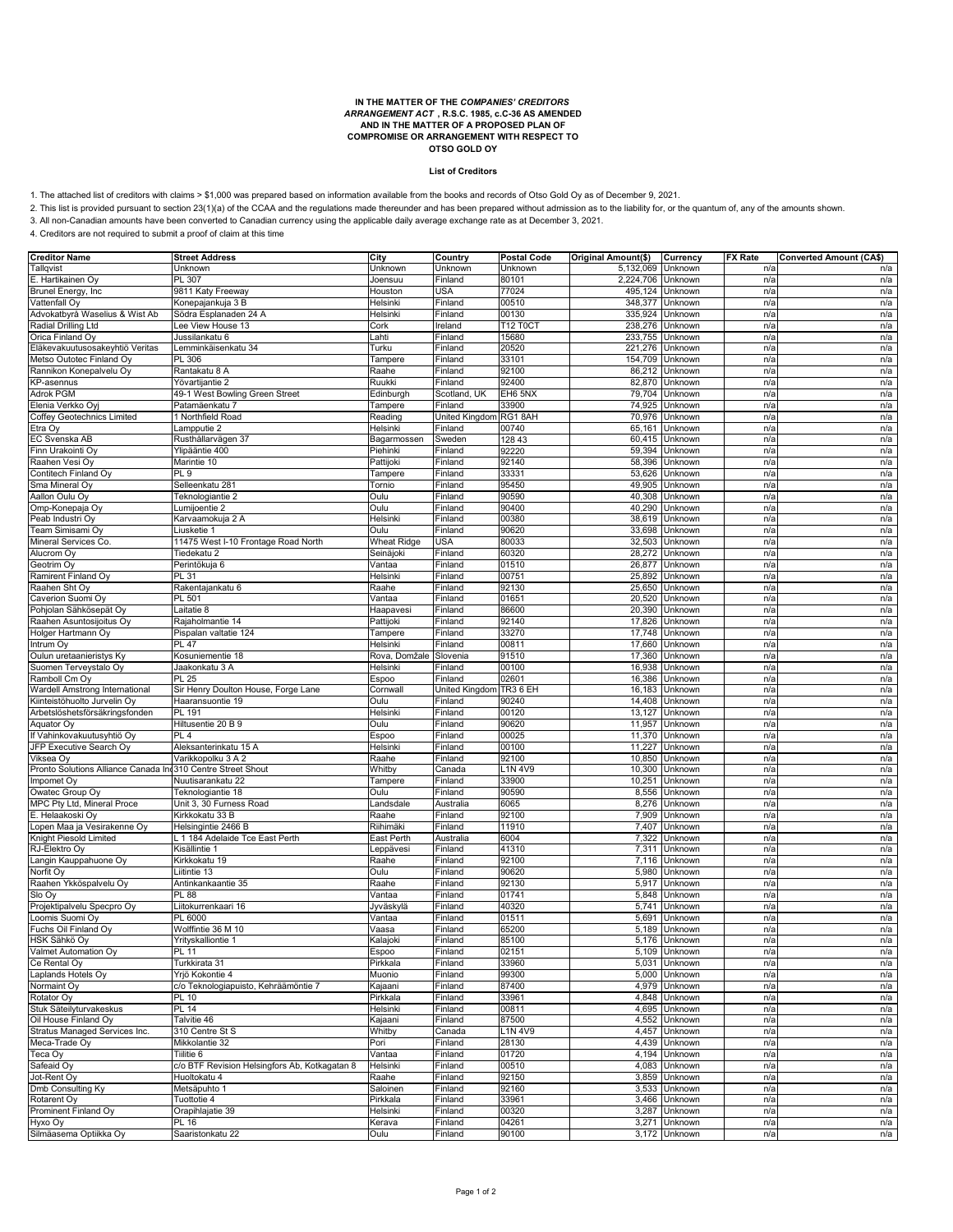# **IN THE MATTER OF THE** *COMPANIES' CREDITORS ARRANGEMENT ACT* **, R.S.C. 1985, c.C-36 AS AMENDED AND IN THE MATTER OF A PROPOSED PLAN OF COMPROMISE OR ARRANGEMENT WITH RESPECT TO OTSO GOLD OY**

#### **List of Creditors**

1. The attached list of creditors with claims > \$1,000 was prepared based on information available from the books and records of Otso Gold Oy as of December 9, 2021.

2. This list is provided pursuant to section 23(1)(a) of the CCAA and the regulations made thereunder and has been prepared without admission as to the liability for, or the quantum of, any of the amounts shown.

3. All non-Canadian amounts have been converted to Canadian currency using the applicable daily average exchange rate as at December 3, 2021.

| <b>Creditor Name</b>             | <b>Street Address</b>            | City        | Country   | <b>Postal Code</b> | Original Amount(\$) | Currency      | <b>FX Rate</b> | <b>Converted Amount (CA\$)</b> |
|----------------------------------|----------------------------------|-------------|-----------|--------------------|---------------------|---------------|----------------|--------------------------------|
| L&T Teollisuuspalvelut Oy        | Valimotie 27                     | Helsinki    | Finland   | 00380              |                     | 3,166 Unknown | n/a            | n/a                            |
| Envineer Ov                      | PL 1199                          | Kuopio      | Finland   | 70211              |                     | 3,058 Unknown | n/a            | n/a                            |
| Kiwa Impact Oy                   | Sörnäistenkatu 2                 | Helsinki    | Finland   | 00580              |                     | 3,009 Unknown | n/a            | n/a                            |
| Havator Oy                       | <b>PL 24</b>                     | Tornio      | Finland   | 95401              |                     | 2,740 Unknown | n/a            | n/a                            |
| Säteilyturvakeskus-Stuk          | <b>PL 14</b>                     | Helsinki    | Finland   | 00811              |                     | 2,740 Unknown | n/a            | n/a                            |
| Oy Linde Gas Ab                  | Itsehallintokuja 6               | Espoo       | Finland   | 02600              |                     | 2,725 Unknown | n/a            | n/a                            |
| Vaiscom Oy                       | Ahlströmintie 1 C                | Ruukki      | Finland   | 92400              | 2.652               | Unknown       | n/a            | n/a                            |
| Työllisyysrahasto                | PL 191                           | Helsinki    | Finland   | 00120              | 2.648               | Unknown       | n/a            | n/a                            |
| Axflow Oy                        | Jokisuunkuja 3                   | Helsinki    | Finland   | 00560              | 2,499               | Unknown       | n/a            | n/a                            |
| Epiroc Finland Oy Ab             | Itäinen Valkoisenlähteentie 14 A | Vantaa      | Finland   | 01380              | 2.430               | Unknown       | n/a            | n/a                            |
| Raahen Autohuolto Ov             | Kirkkotarhantie 12               | Pattijoki   | Finland   | 92140              | 2,396               | Unknown       | n/a            | n/a                            |
| Raahen Motocafe Ov               | <b>PL 74</b>                     | Raahe       | Finland   | 92101              |                     | 2,290 Unknown | n/a            | n/a                            |
| Reijo Mehtälä Oy                 | Ristikarinkatu 53                | Raahe       | Finland   | 92100              | 2.256               | Unknown       | n/a            | n/a                            |
| Geostats Pty Ltd                 | 20 Hines Rd                      | O'Connor    | Australia | 6163               | 2,227               | Unknown       | n/a            | n/a                            |
| <b>SA-TU Logistics</b>           | Komentosilta 1                   | Helsinki    | Finland   | 00980              |                     | 2.208 Unknown | n/a            | n/a                            |
| Nurmeksen Työstö Ja Tarvike Oy   | Pöpöläntie 14                    | Nurmes      | Finland   | 75500              | 2,189               | Unknown       | n/a            | n/a                            |
| <b>Tullin Pultti Oy</b>          | Tvrnäväntie 4                    | Oulu        | Finland   | 90400              | 2,177               | Unknown       | n/a            | n/a                            |
| Asianajotoimisto Norra Oy        | Kauppurienkatu 12 A              | Oulu        | Finland   | 90100              |                     | 2,170 Unknown | n/a            | n/a                            |
| Suomen Kaukokiito Ov             | Teollisuustie 7                  | Tampere     | Finland   | 33330              |                     | 2.115 Unknown | n/a            | n/a                            |
| Santander Consumer Finance Oy    | Risto Rytin tie 33               | Helsinki    | Finland   | 57                 |                     | 2,106 Unknown | n/a            | n/a                            |
| <b>Accountor HR Solutions Oy</b> | Åkerlundinkatu 11                | Tampere     | Finland   | 33100              | 2,030               | Unknown       | n/a            | n/a                            |
| Raahen Konepajatyö Oy            | Pajakatu 3                       | Raahe       | Finland   | 92100              | 2.009               | Unknown       | n/a            | n/a                            |
| Pohjois-Pohjanmaan ELY keskus    | Veteraanikatu 1                  | Oulu        | Finland   | 90130              |                     | 2,000 Unknown | n/a            | n/a                            |
| Insinööritoimisto Raksainssit Oy | Antinkankaantie 24 C 2           | Raahe       | Finland   | 92130              |                     | 1.860 Unknown | n/a            | n/a                            |
| Grano Oy                         | Kuortaneenkatu 1                 | Helsinki    | Finland   | 00520              | 1,767               | Unknown       | n/a            | n/a                            |
| Ruukin Pintako Oy                | Siikajoentie 209                 | Pattijoki   | Finland   | 92140              | 1,751               | Unknown       | n/a            | n/a                            |
| Dna Oy                           | Lakkisepantie 21 PO Box 10       | Helsinki    | Finland   | 01044              | 1,747               | Unknown       | n/a            | n/a                            |
| Raahen Kasari Oy                 | Kirkkokatu 28                    | Raahe       | Finland   | 92100              | 1.739               | Unknown       | n/a            | n/a                            |
| Raahen Taksiasema Oy             | Fellmanin puistokatu 19 B 1      | Raahe       | Finland   | 92100              | 1,738               | Unknown       | n/a            | n/a                            |
| Gwm-Engineering Oy               | Savilahdentie 6 L 20             | Kuopio      | Finland   | 70210              | 1.724               | Unknown       | n/a            | n/a                            |
| Eurofins Ahma Oy                 | PL 96                            | Rovaniemi   | Finland   | 96101              | 1,606               | Unknown       | n/a            | n/a                            |
| Kallunki Arto Juhani             | Rantatie 4                       | Ylivieska   | Finland   | 84100              | 1.538               | Unknown       | n/a            | n/a                            |
| Densig Oy                        | Gneissikuja 1                    | Oulu        | Finland   | 90620              | 1,494               | Unknown       | n/a            | n/a                            |
| Haitor Oy                        | Viljelijäntie 8                  | Helsinki    | Finland   | 00410              |                     | 1,450 Unknown | n/a            | n/a                            |
| Kontram Oy                       | <b>PL 741</b>                    | Vantaa      | Finland   | 01741              | 1,433               | Unknown       | n/a            | n/a                            |
| Nordea Rahoitus Suomi Oy         | Aleksis Kiven katu 9             | Helsinki    | Finland   | 00020              | 1.424               | Unknown       | n/a            | n/a                            |
| Collector Bank Ab                | $PL\overline{79}$                | Helsinki    | Finland   | 00101              | 1,319               | Unknown       | n/a            | n/a                            |
| Kodinkonehuolto Pee-Tee Ky       | Rakentajankatu 5                 | Raahe       | Finland   | 92130              | 1,250               | Unknown       | n/a            | n/a                            |
| Rematiptop Oy                    | Hakamäenkuja 7                   | Vantaa      | Finland   | 01510              | 1,207               | Unknown       | n/a            | n/a                            |
| Owela Oy                         | PL 11                            | Siilinjärvi | Finland   | 71801              | 1,172               | Unknown       | n/a            | n/a                            |
| Raahen Monisiivous Oy            | Muurarinkatu 3b                  | Raahe       | Finland   | 92120              | 1.144               | Unknown       | n/a            | n/a                            |
| Muistix Oy                       | Juurakkokatu 2                   | Saloinen    | Finland   | 92160              | 1,066               | Unknown       | n/a            | n/a                            |
| Mitta Oy                         | Typpitie 1                       | Oulu        | Finland   | 90620              |                     | 1,045 Unknown | n/a            | n/a                            |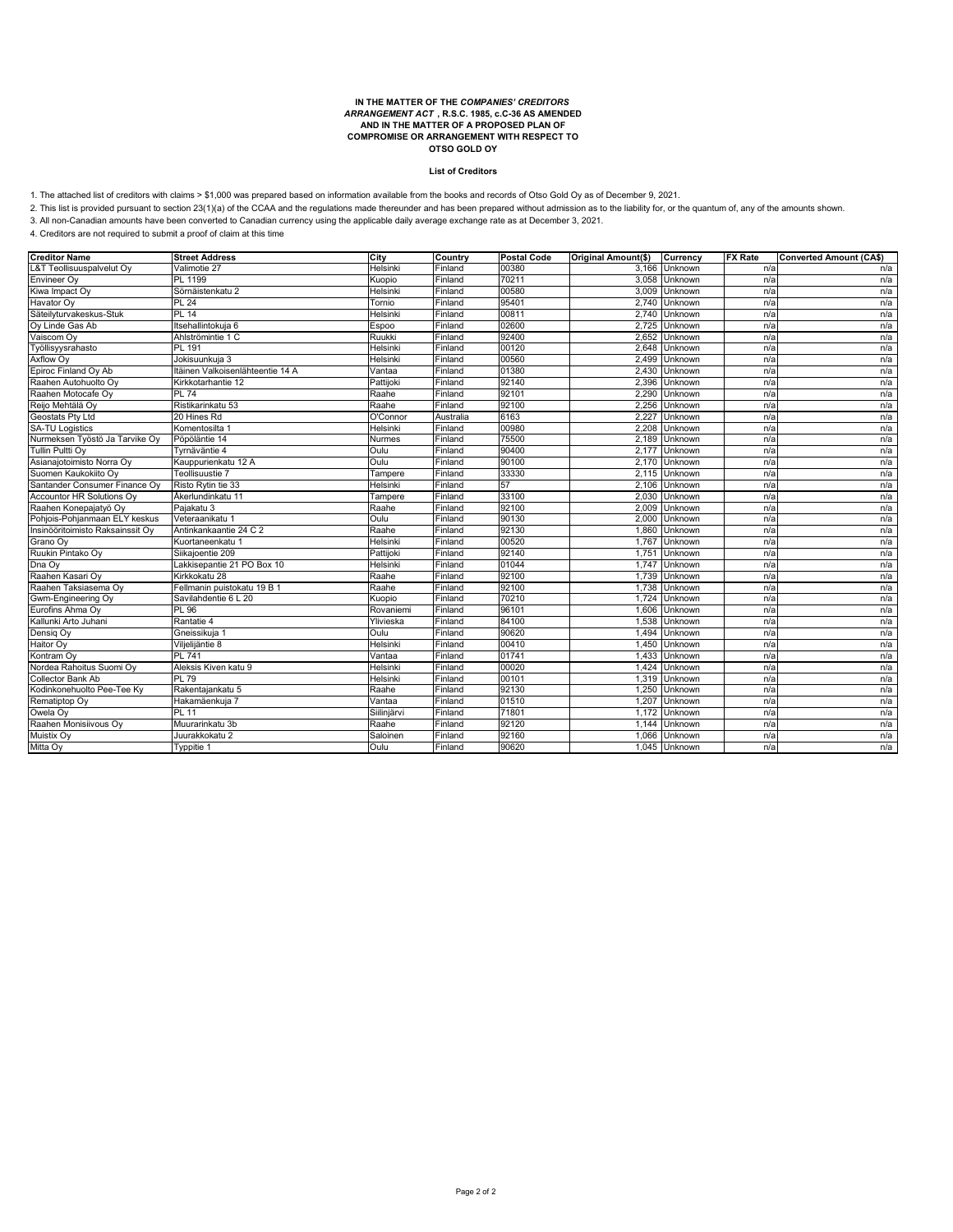# **IN THE MATTER OF THE** *COMPANIES' CREDITORS ARRANGEMENT ACT* **, R.S.C. 1985, c.C-36 AS AMENDED AND IN THE MATTER OF A PROPOSED PLAN OF COMPROMISE OR ARRANGEMENT WITH RESPECT TO OTSO GOLD CORP**

#### **List of Creditors**

1. The attached list of creditors with claims > \$1,000 was prepared based on information available from the books and records of Otso Gold Corp as of December 9, 2021.<br>2. This list is provided pursuant to section 23(1)(a)

| <b>Creditor Name</b>          | <b>Street Address</b>                                          | City            | Country                | <b>Postal Code</b> | Original Amount(\$) | Currency | <b>FX Rate</b> | <b>Converted Amount (CA\$)</b> |
|-------------------------------|----------------------------------------------------------------|-----------------|------------------------|--------------------|---------------------|----------|----------------|--------------------------------|
| John T. Boyd Company          | c/o Gregory B. Sparks, Dominion Plaza, Suite 2800, 600 17th St | Denver          | <b>USA</b>             | 80202              | 318,500 USD         |          | 1.2812         | 408,062                        |
| Lionsbridge Pty Ltd           | Level 29, Chifley Tower, 2 Chifley                             | Sydney          | Australia              | 2000               | 165,089 CAD         |          | n/a            | 165,089                        |
| Pricewaterhouse               | PricewaterhouseCoopers Place, 250 Howe Street, Suite 1400      | Vancouver       | Canada                 | <b>V6C 3S7</b>     | 132,523 CAD         |          | n/a            | 132,523                        |
| Pandion Mine                  | 437 Madison Avenue, 28th Floor                                 | <b>New York</b> | <b>USA</b>             | 10022              | 111,159 CAD         |          | n/a            | 111,159                        |
| <b>GFD &amp; SMD</b>          | c/o Grea Duras - Unknown                                       | <b>Unknown</b>  | Unknown                | Unknown            | 76.863 CAD          |          | n/a            | 76,863                         |
| <b>NGR USD</b>                | Unknown                                                        | Unknown         | Unknown                | Unknown            | 64,346 CAD          |          | n/a            | 64,346                         |
| <b>Investing News Network</b> | L200 - 560 Beatty Street                                       | Vancouver       | Canada                 | <b>V6N 2L3</b>     | 62,030 CAD          |          | n/a            | 62,030                         |
| <b>Chris Towsey</b>           | <b>Unknown</b>                                                 | <b>Unknown</b>  | Unknown                | <b>Unknown</b>     | 39.620 CAD          |          | n/a            | 39,620                         |
| Aird & Berlis                 | Brookfield Place, 181 Bay Street, Suite 1800                   | Toronto         | Canada                 | M5J 2T9            | 34,325 CAD          |          | n/a            | 34,325                         |
| Computershare                 | 510 Burrard Street, 3rd Floor                                  | Vancouver       | Canada                 | <b>V6C 3B9</b>     | 18,752 CAD          |          | n/a            | 18,752                         |
| Borden Ladner Gervais Llp     | Centennial Place, East Tower, 1900, 520 - 3rd Ave. SW          | Calgary         | Canada                 | <b>T2P 0R3</b>     | 11,758 CAD          |          | n/a            | 11,758                         |
| Nordic Ventures Advisory AB   | c/o Torbjörn Bygdén, Murgrönsvägen 23                          | Älvsjö          | Sweden                 | S-125 55           | 11,538 CAD          |          | n/a            | 11,538                         |
| <b>BH</b> Legal               | 1030 W Georgia St #1012                                        | Vancouver       | Canada                 | <b>V6E 2Y3</b>     | 10,286 CAD          |          | n/a            | 10,286                         |
| <b>Twin Butte</b>             | Unknown                                                        | Unknown         | Unknown                | Unknown            | 8,680 CAD           |          | n/a            | 8,680                          |
| 121 Group Usd                 | c/o Alex Harris - Unknown                                      | <b>Unknown</b>  | <b>Unknown</b>         | <b>Unknown</b>     | 7,595 CAD           |          | n/a            | 7,595                          |
| <b>Martin Smith</b>           | 44 Angelica Road                                               | Bisley          | United Kingdom GU249EY |                    | 6,200 CAD           |          | n/a            | 6,200                          |
| Streetwise                    | <b>Unknown</b>                                                 | <b>Unknown</b>  | <b>Unknown</b>         | Unknown            | 4,746 CAD           |          | n/a            | 4,746                          |
| Ansarada Pty Limited          | Level 2, 80 George Street                                      | The Rocks       | Australia              | 2000               | 3,561 CAD           |          | n/a            | 3,561                          |
| Harbourfront                  | c/o Nam Nguyen - Unknown                                       | <b>Unknown</b>  | Unknown                | <b>Unknown</b>     | 3,408 CAD           |          | n/a            | 3,408                          |
| Ares Mining                   | Unit 1001 - 409 Granville Street                               | Vancouver       | Canada                 | <b>V6C 1T2</b>     | 2,923 CAD           |          | n/a            | 2,923                          |
| <b>Hamilton Sek</b>           | <b>Unknown</b>                                                 | Unknown         | Unknown                | Unknown            | 1,438 CAD           |          | n/a            | 1,438                          |
| <b>BMO Credit Card - Corp</b> | 595 Burrard Street                                             | Vancouver       | Canada                 | <b>V7X 1L7</b>     | Unknown CAD         |          | n/a            | Unknown                        |